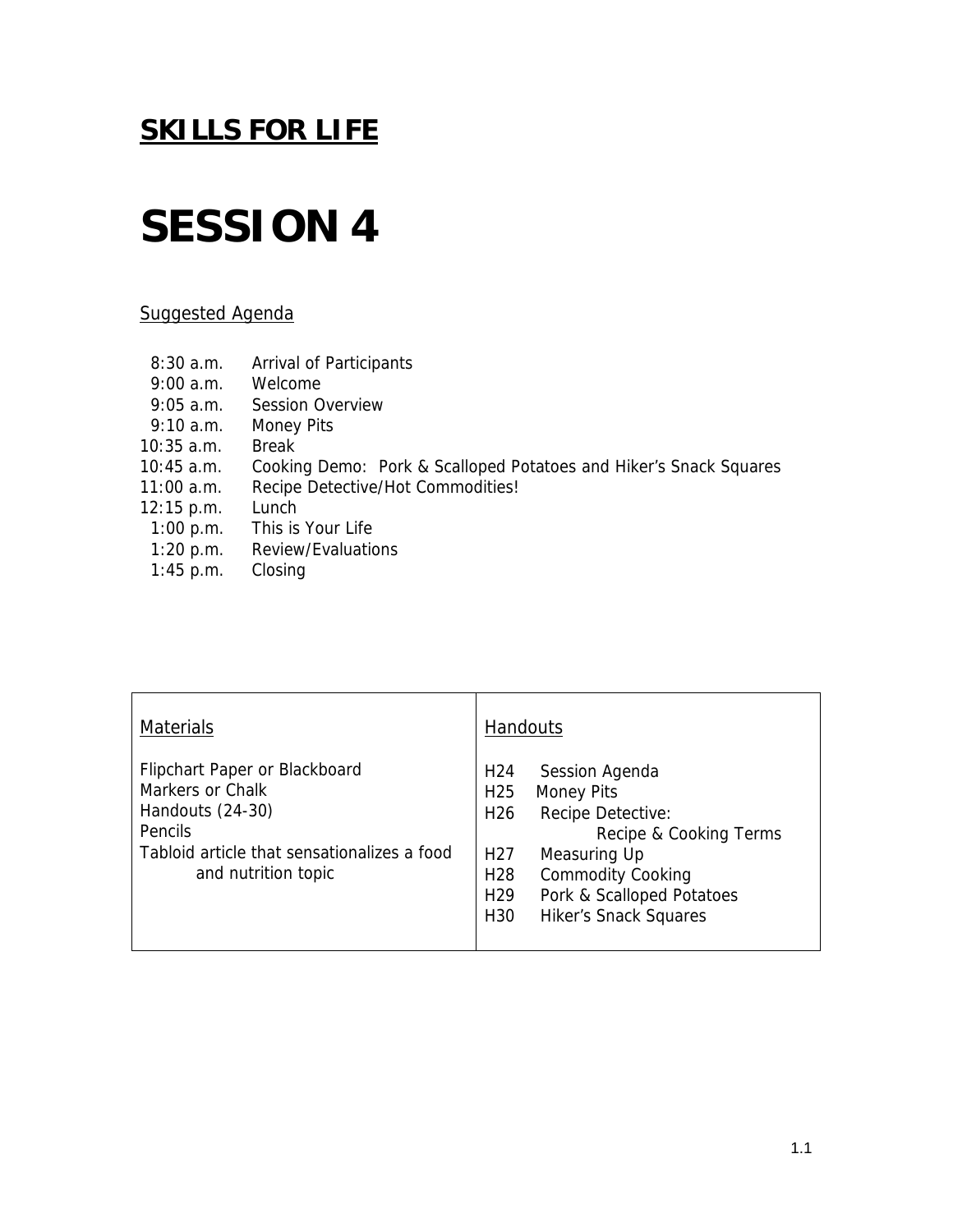# **TRAINING GUIDE**

## **Participant Objectives and Activities:** Successful participants will be able to:

1. Identify the goals and objectives of this session.

## **• Review the goals and objectives listed below with participants. Pass out the Session Agenda (Handout 24). (Time: 5 min.)**

## GOALS:

- 1. Enjoy ourselves.
- 2. Become healthier and happier.
- 3. LMA food, nutrition, and cooking.
- 4. LMA other issues of interest.

## OBJECTIVES:

- 1. Describe how to avoid Money Pits
- 2. Describe recipe information.
- 3. Describe how to get USDA Commodities
- 4. Describe steps in preparing Pork & Scalloped Potatoes and Hiker's Snack Squares.

 (Initiator) "Last session we discussed how credit cards can end up being expensive. Today we're going to discuss how to avoid other common financial `traps' that can cost you money unnecessarily."

2. Describe how to avoid Money Pits

**• There are some common ways to obtain money or goods that are convenient but end up costing a lot of money in the long run. Ask participants to brainstorm some places that make life easier for you when you need money quickly or need things for your home; write them down on a chalkboard or flipchart. Questions might include: "What do you do when you need to cash a check but it's after-hours or you don't have a bank account?" Where do you go when you are out of money but have possessions like jewelry or a stereo? Where do you go when you are unsure how to do your taxes or want to get your tax refund quickly? Where do you go if you need furniture and you don't**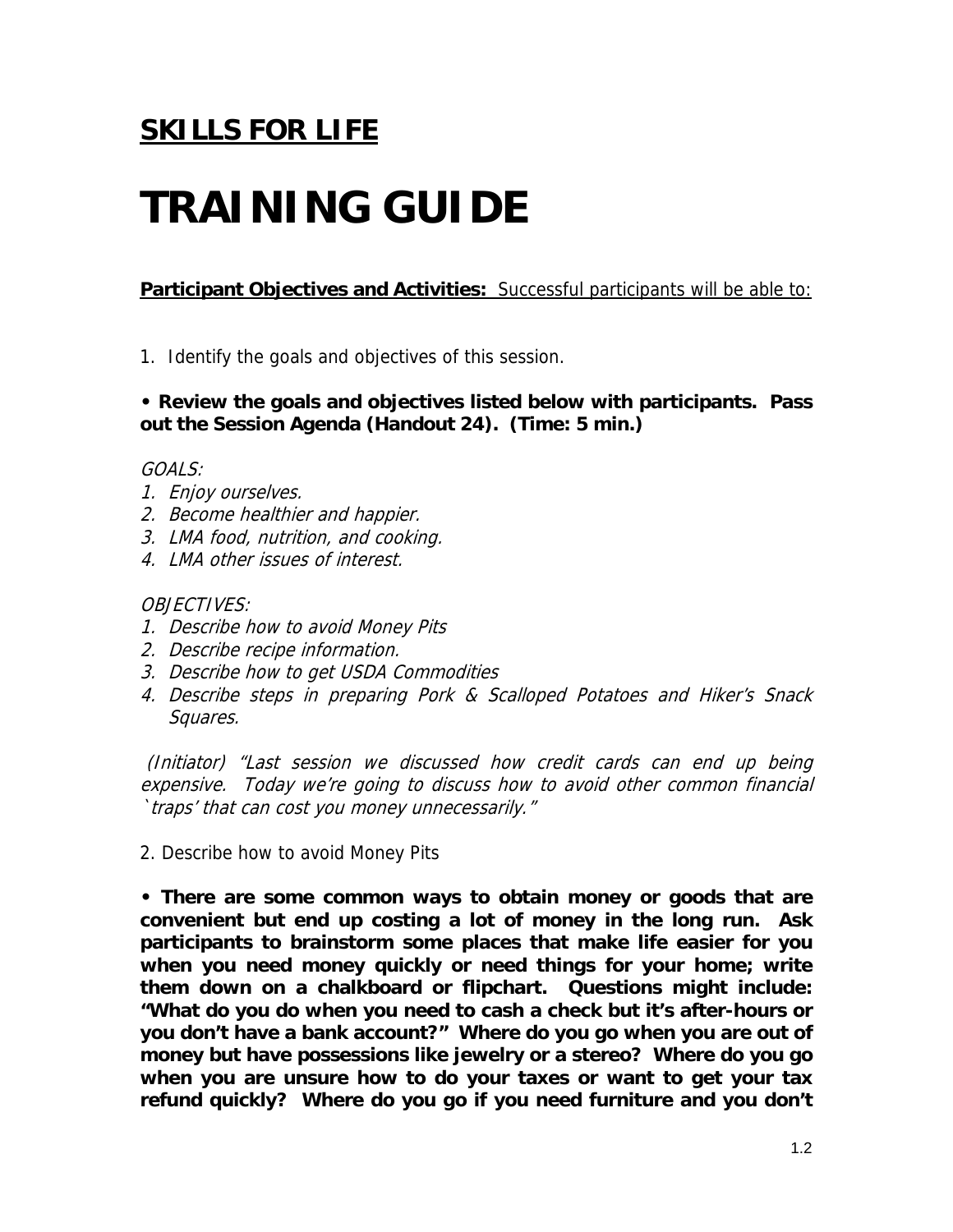**have enough money or a credit card? (20 min.)** 

**• Check-cashing Stores: Check-cashing stores will cash government and payroll checks for a fee. They are open long hours and easy to locate. Anyone can walk in and use them if they need to cash a check. However, they charge very high fees, which is why they should be avoided even though they are convenient.** 

**• What are some ways to avoid using Check-cashing Stores? Open a bank account - the monthly fees for a basic checking account are usually less than what a check cashing store charges to cash just one check. Even if you don't have an account, most banks, savings and loans, and credit unions will cash checks for less than check cashing stores charge; schedule time around getting to the bank on payday; cash a check at a local store that knows you and won't charge you; use Direct Deposit; get debit-card Cashback when shopping. (15 min.)** 

**• Payday Loans: Check-cashing stores and others also make shortterm loans that go by different names: "payday loans," "cash advance loans," or "postdated check loans." Most often, you write a personal check for the amount you wish to borrow plus a fee. The check is dated for your next payday or another day within the next couple of weeks when you have to repay the loan. The typical fee for a payday loan can add up to an over 400% interest rate when calculated annually.** 

**• What are some ways to avoid using Payday loans? Try to budget your income and expenses so that you don't run out of money and need a loan; apply for a line of credit at a bank or credit union; borrow from family or friends who will charge you little or no interest; seek financial assistance from your local Social Services office or Community Action Agency. (10 min.)** 

**• Pawn Shops: To use a Pawn shop you bring in something you own and give it to the pawnbroker as collateral for a loan (this act is called pawning). The pawnbroker loans you money against that collateral. When you repay the loan plus the interest, you get your collateral back. If you don't repay the loan, the pawnbroker keeps the collateral. Pawn shops generally give you much less than the actual worth of the item left from collateral, and the interest charged on the loan can be as much as 200% when calculated annually. By using Pawn shops you both risk losing your possessions with little compensation or end up paying a lot of money in interest.**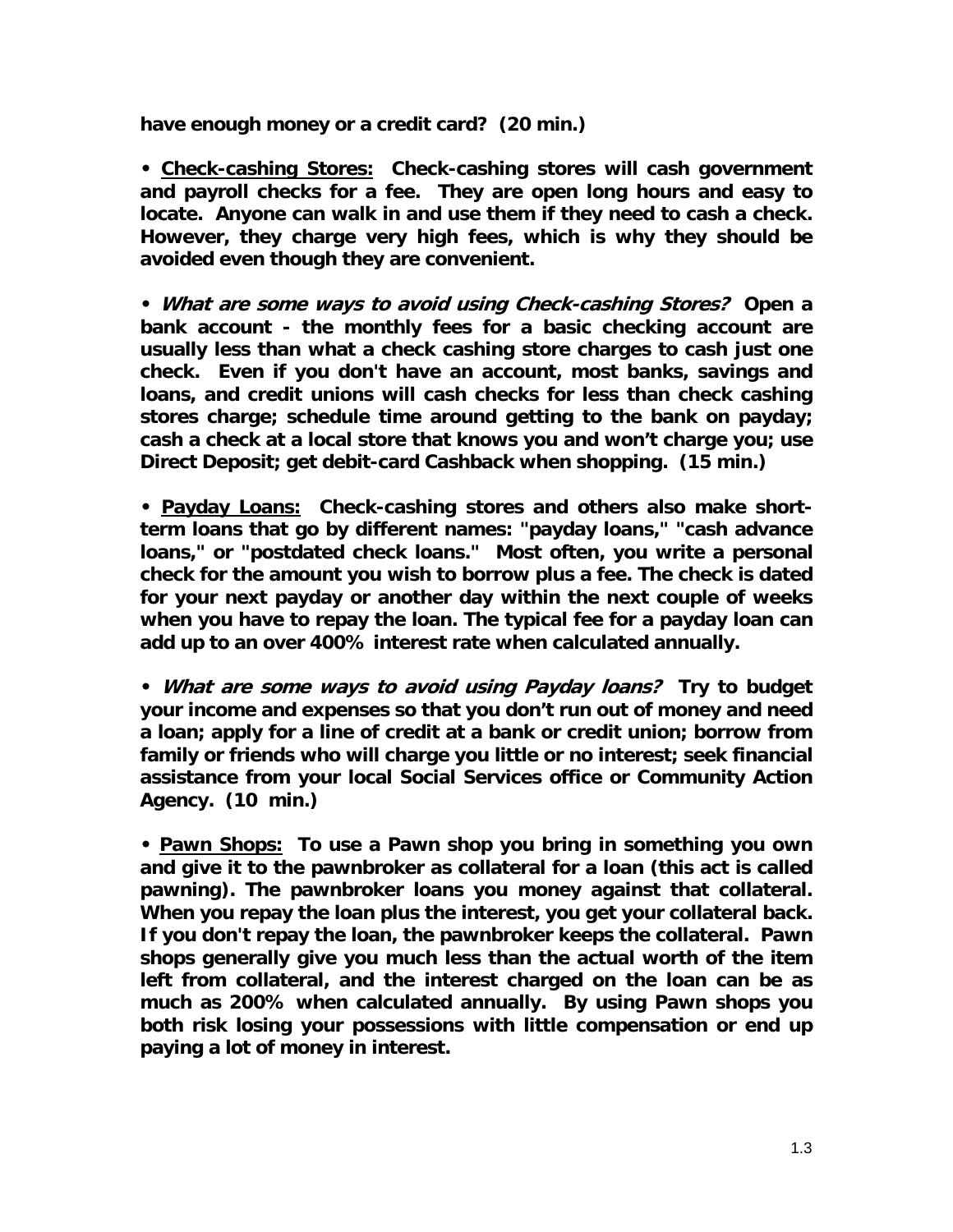**• What are some ways to avoid using Pawn shops? If you want to sell some of your possessions use free Classifieds to post an ad or hold a yard sale; if you need a loan apply for a line of credit at a bank or credit union; borrow from family or friends who will charge you little or no interest; seek financial assistance from your local Social Services office or Community Action Agency. (10 min.)** 

**• Rapid Tax Refunds: Many people go to private tax preparers who promise to get a refund in as little as two hours to two days. These services -- often billed as "Rapid Refunds," "Instant Money," or "SuperFast Cash" take a percentage of your refund that adds up to a very large fee.** 

**• What are some ways to avoid using rapid tax refund services? Do your own taxes early in the season when you will receive your refund more quickly; Seek out organizations that will help do your taxes for free, such as IRS' Volunteer Income Tax Assistance (VITA) Program. Explain the VITA program and identify locations where low-income people can seek tax assistance. (15 min.)** 

**• Rent-to-own: Sometimes, as an alternative to buying expensive merchandise such as furniture, people rent from a rent-to-own store. The person will rent the item and later can buy it outright. The rental fees plus the final purchase price add up to much more than the price of the same item bought at a retail store, often twice as high as the straight purchase cost, and sometimes three to four times as much.** 

**• What are some ways to avoid Rent-to-own services? Save up money to buy the item; get financing for the item from a retail store, which is cheaper than the rent-to-own pricing; shop around for a good deal – for example some items are discounted after Christmas or off-season (i.e., air-conditioners in winter), or you can buy `last-year's model' which is still perfectly good; look around in classified ads or yard-sales for a good-quality used item. (15 min.)** 

## **Key points are that convenience can be expensive and that advance planning is often needed to save money. (Time: 85 min.)**

(Transition): "Cooking at home is a good way to save money too. We're going to discuss recipes and we'll also spend some time discussing USDA commodity foods. We'll start by using some of them to make our lunch today, which takes a while to cook in the oven."

5. Identify the steps in preparing recipes utilizing USDA commodities.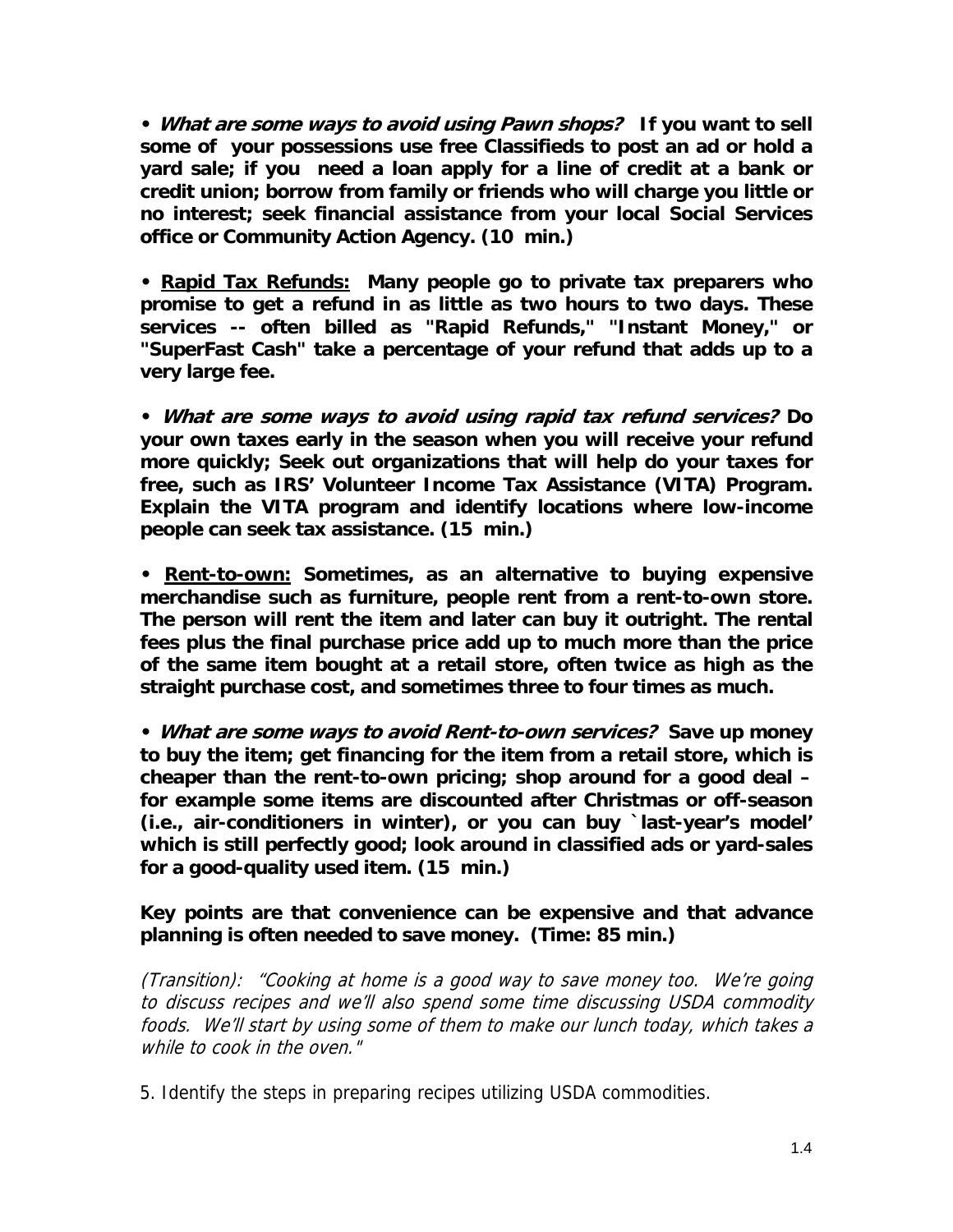**• Demonstrate preparation of one (1) or more recipes using USDA commodities (Handouts 29 & 30). Discuss the ingredients, equipment, and procedures. Discuss substitutions, variations, and any other pertinent information. (Preparation time 15 min., cooking time 75 min. while teaching #s 6 & 7). (Time: 90 min.)** 

6. Identify and describe the basic information provided in food recipes.

**• Brainstorm in a large group about places to find meal recipes and other food and nutrition ideas. Use a humorous nutrition-related article from a tabloid to stimulate the discussion. Is this a good source of nutrition information? Use a flipchart to outline important sources which might include magazines, newspapers, cereal boxes, etc. (25 min).** 

**• Give each participant a copy of Handout 26 which contains a recipe and a list of recipe terms. In pairs have them list all the information that is given in the recipe. Report back to large group for discussion (for example: name of dish, ingredients and amounts, sequence for preparing, amount you have when done, method, temperature and time of cooking). Define recipe terms. (25 min.)** 

**• Identify key measures, abbreviations, and equivalent measures that are used in recipes; give participants Handout 27. Note: This could perhaps be sealed in plastic so that they could hang it in their kitchen. (15 min.)** 

7) Describe how participants can receive USDA commodities.

**• USDA Commodities are food products supplied to food assistance programs by the US Government. There are several kinds of programs that distribute them, including food banks and special programs for families, schoolchildren, and the elderly. Contact your local Social Services department or Community Action Agency to find out locations and to see if you are eligible. (10 min.)** 

**• Give participants copies of additional USDA commodity recipes (Handout 28). (Time: 75 min.)** 

(After Lunch Initiator): "We discussed some session goals and objectives earlier in the day. Now I want you to take some time and reflect on one objective or goal that you would like to accomplish. Think back to the goal you set last session."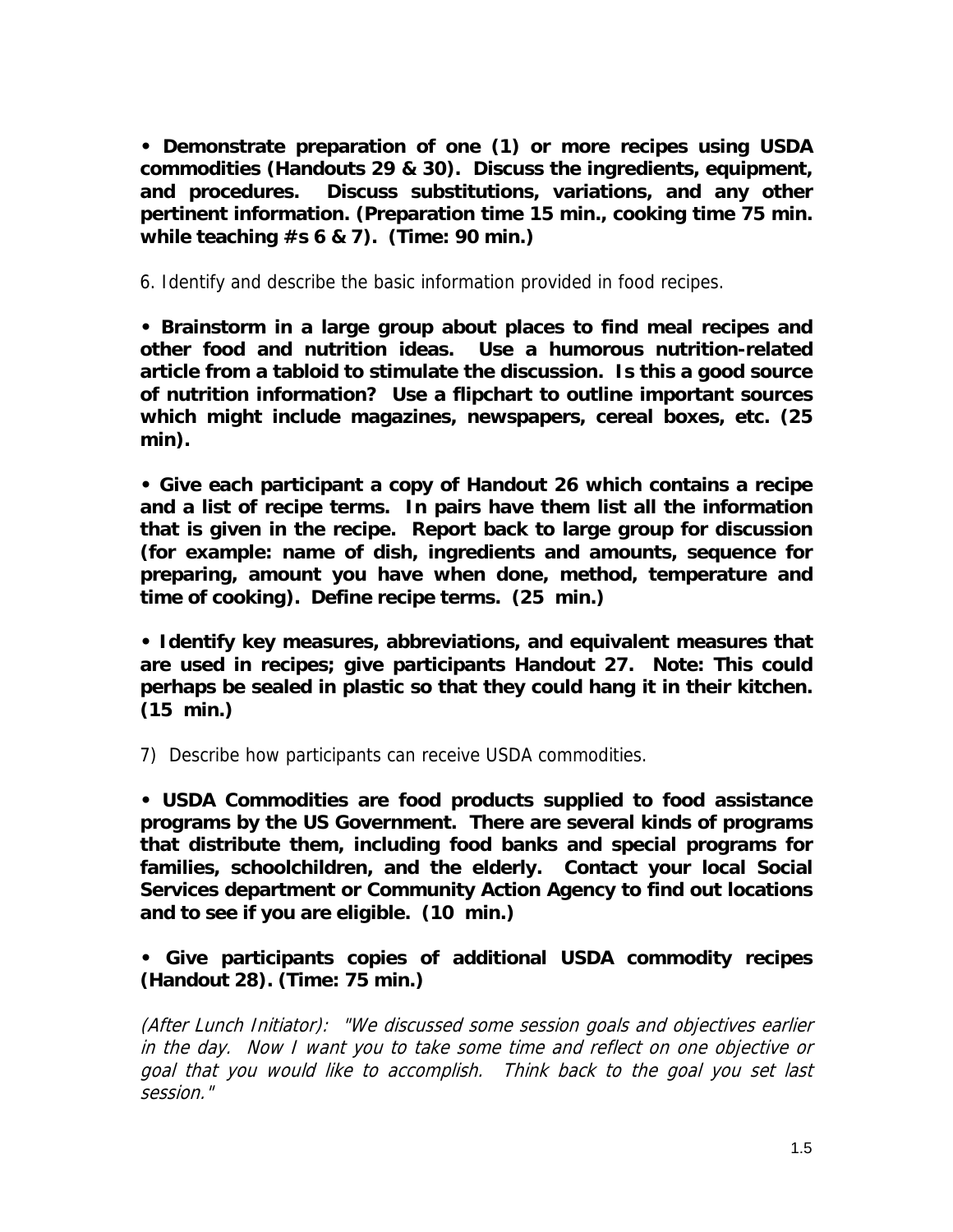8. Write a personal listening goal that includes strategies to achieve and evaluate the goal.

**• Refer to goals and objectives instructions from previous Sessions and adapt to current Session as appropriate. (Time: 25 min.)** 

9. Review/Evaluation

**• Review concepts previously discussed in club sessions. Play the Food Game or give a Nutrition Quiz and/or use evaluation/closing exercises as time permits. (SEE Appendix 14 & 15.) (Time: 10 min.)**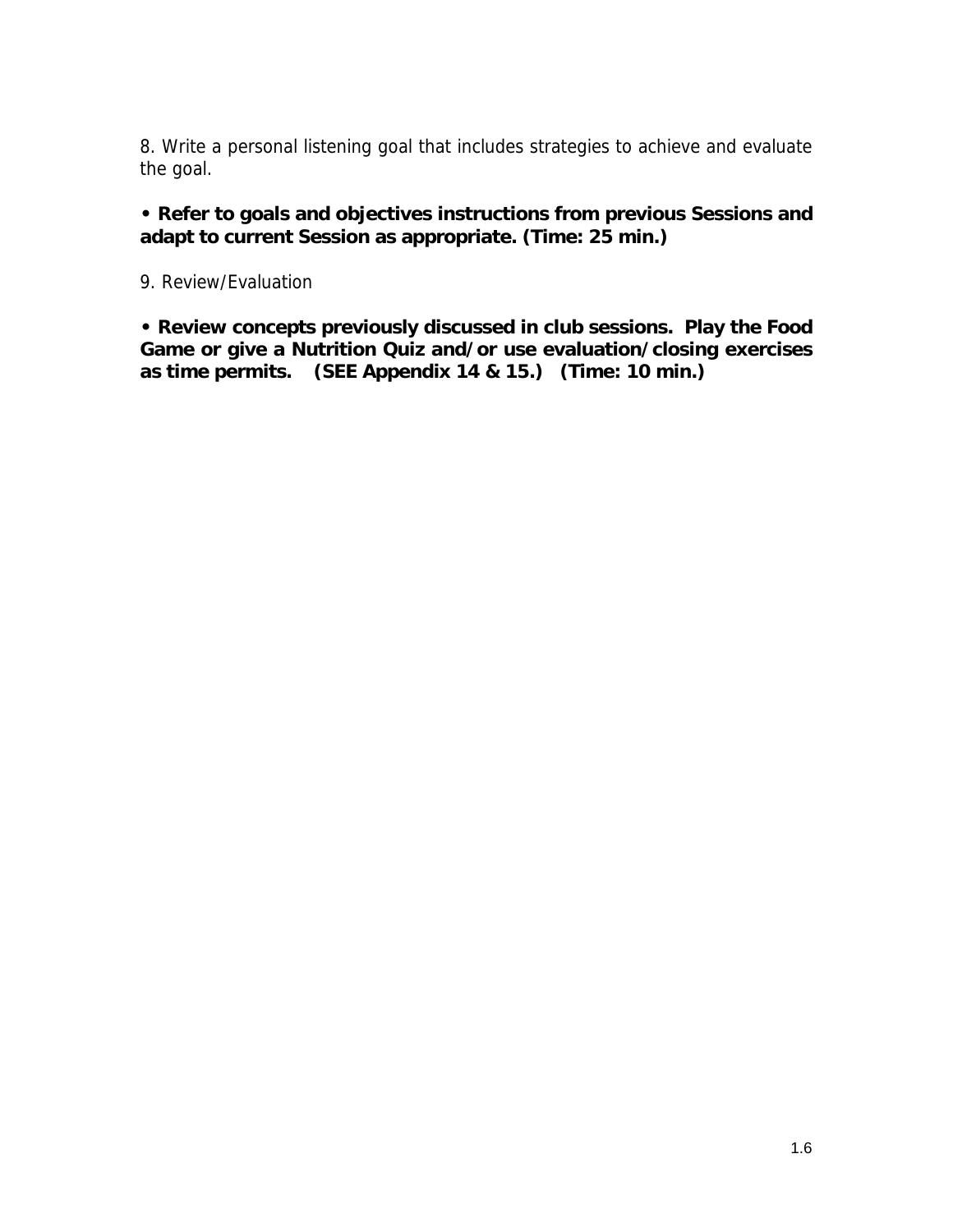# **SESSION AGENDA**



OVERVIEW OF THE SESSION

MONEY PITS Do you ever wonder why "Cash & Go" is happy to see you?

THE COOK'S CORNER What are some good recipes that utilize USDA commodities? Today's recipes are Pork and Scalloped Potatoes and Hiker's Snack Squares.

RECIPE DETECTIVE What are the important parts of recipes?

HOT COMMODITIES

LUNCH Try it. You'll like it.

THIS IS YOUR LIFE Set a personal goal to accomplish.

CLOSING AND EVALUATION

NEXT CLUB MEETING IS ON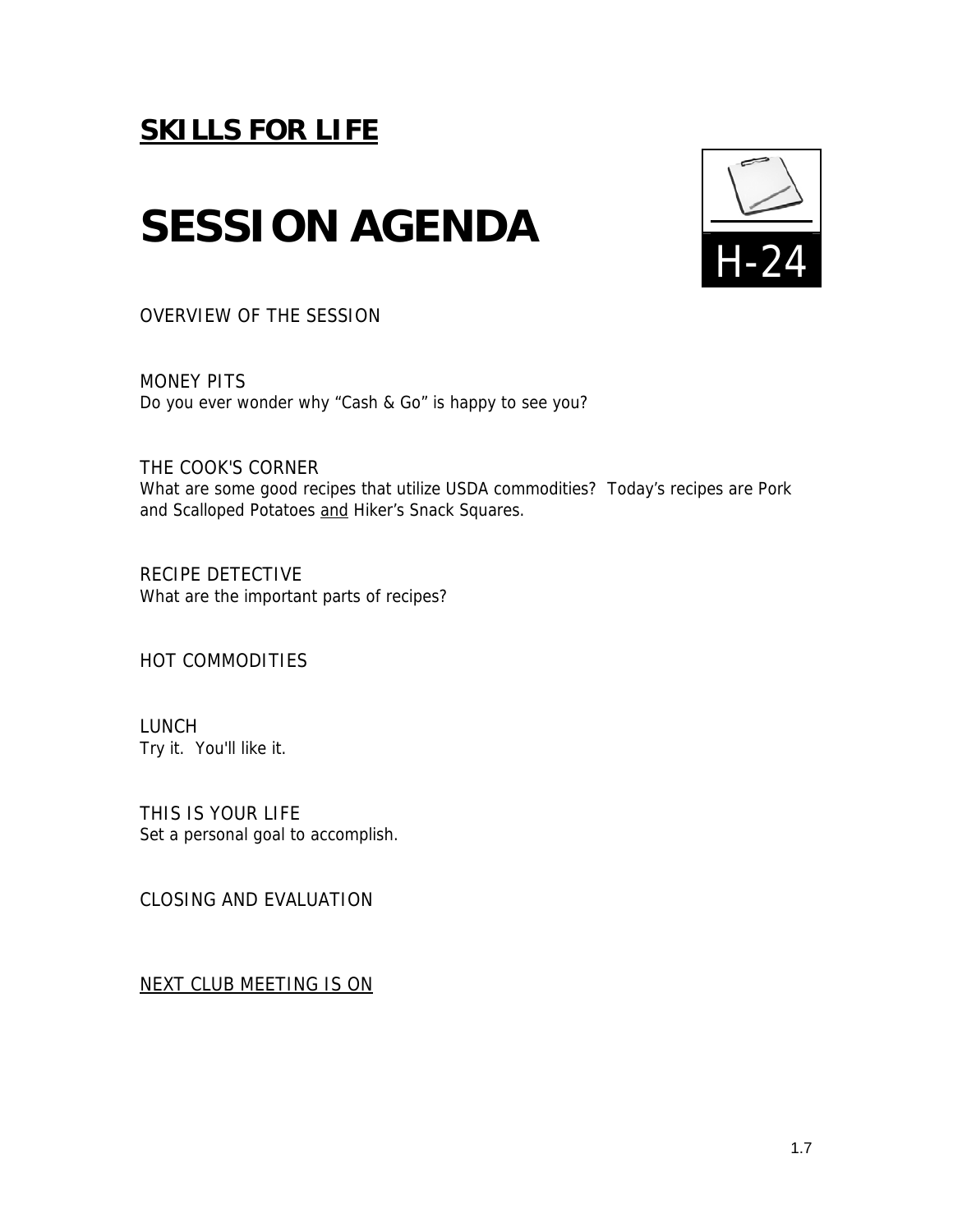## **MONEY PITS**

Check-Cashing Stores

• Easy, Convenient, & Expensive!

Payday Loans

• Can Cost You Over 400% in Interest!

Rapid Refunds

• Costing You Money to Speed Things Up!

## Pawn Shops

• Little Return for Value and a Lot of Cost!

Rent-To-Own

• You Could Be Paying 3-4 Times What Things Are Worth!

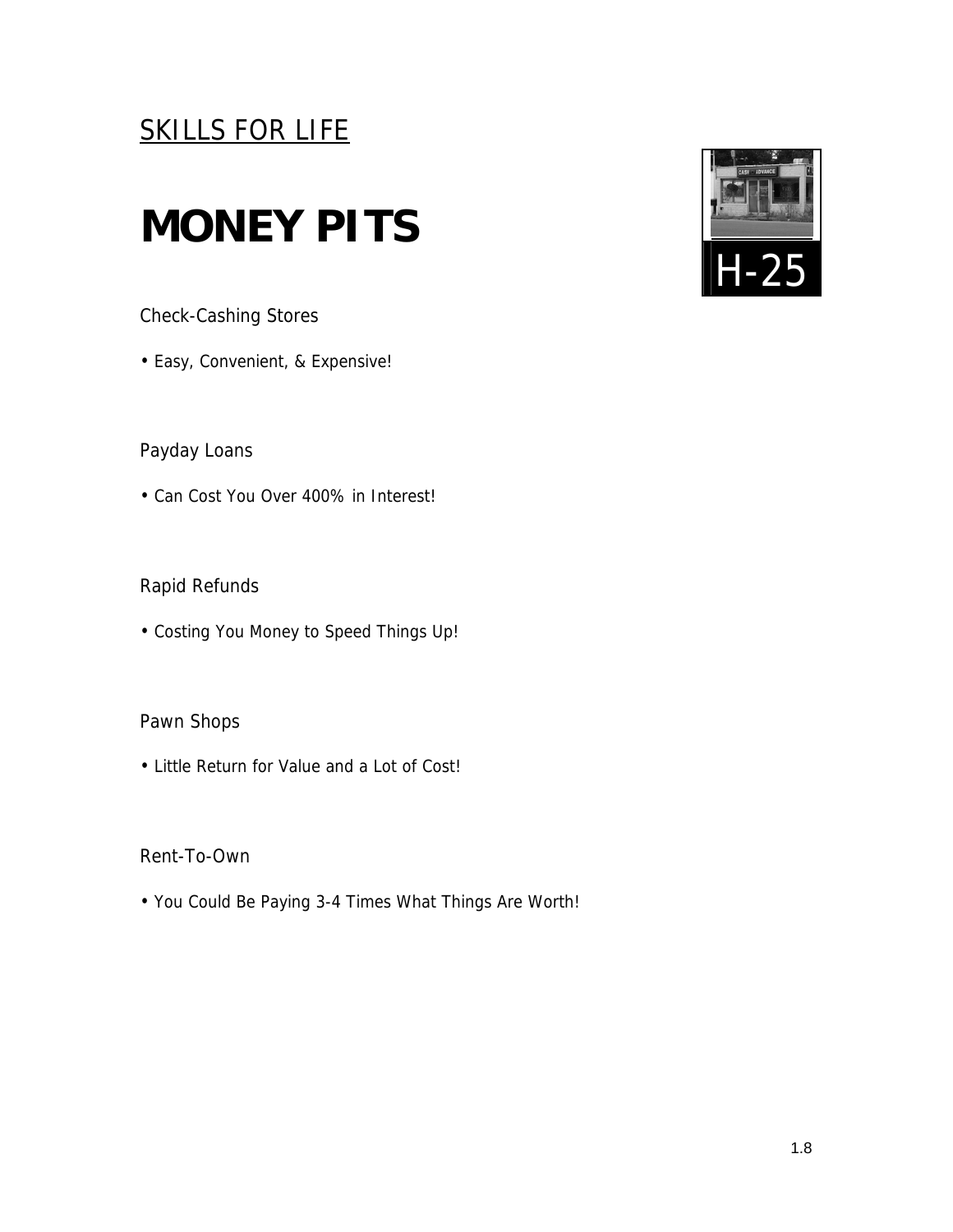# **RECIPE DETECTIVE**



1 of 2

### **Directions**

Investigate the recipe below. It was taken off the back of a cereal box. List the types of information that it provides.

## **CEREAL SQUARES RECIPE**

#### **Ingredients**

- 3 tablespoons margarine
- 1 package (10 oz.) about 40 regular marshmallows or 4 cups miniature marshmallows
- 6 cups crisp rice cereal or other unsweetened cereal
- Vegetable cooking spray

#### **Directions**

- 1. Melt margarine in large saucepan over low heat. Add marshmallows and stir until completely melted. Remove from heat.
- 2. Add cereal. Stir until well coated.
- 3. Using buttered spatula or waxed paper, press mixture evenly into 13 x 9 x 2-inch pan coated with cooking spray. Cut into 2 x 2-inch squares when cool - makes 24 squares.

Note: Use fresh marshmallows for best results. Do not use diet or reduced fat margarine.

#### **Microwave Directions**

Microwave margarine and marshmallows at HIGH for 2 minutes in microwave safe mixing bowl; stir to combine. Microwave ingredients at HIGH for 1 minute longer; stir until smooth. Add cereal and then stir until well coated. Press into pan as directed in Step 3 above.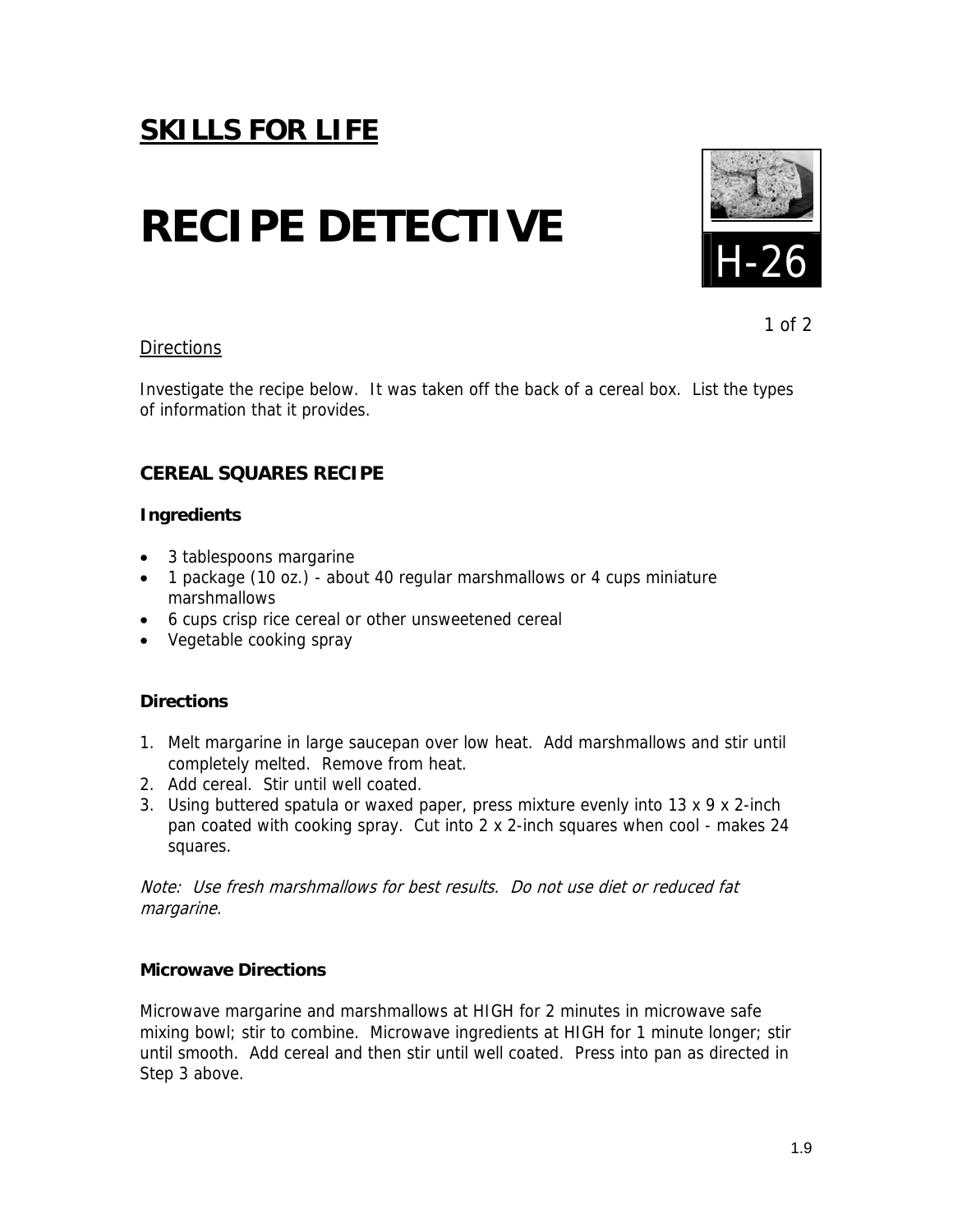# H-26 **RECIPES & COOKING TERMS**



2 of 2

| bake    | to cook covered or uncovered in an oven or other appliance; with<br>uncovered meats it's called roasting |
|---------|----------------------------------------------------------------------------------------------------------|
| baste   | to moisten foods during cooking                                                                          |
| blend   | to combine two or more ingredients                                                                       |
| braise  | to cook slowly with a small amount of liquid in a tightly covered pan on<br>top of a range               |
| briskly | swiftly, with energy                                                                                     |
| broil   | to cook by direct heat                                                                                   |
| cream   | to mash or beat until smooth                                                                             |
| dredge  | to sprinkle or coat with flour or other fine substance                                                   |
| fold    | mix in gently, without stirring                                                                          |
| grate   | to shred in grater                                                                                       |
| panfry  | to cook in small amount of hot shortening                                                                |
| preheat | set oven temperature in advance                                                                          |
| roast   | to cook uncovered without water added, usually in an oven                                                |
| reduce  | lessen, as in turn down heat or allow liquid to boil away                                                |
| sauté   | to brown or cook in a small amount of hot shortening                                                     |
| scald   | to heat to just above the boiling point                                                                  |
| simmer  | to cook in liquid at low heat (185° to 210° F) on top of stove                                           |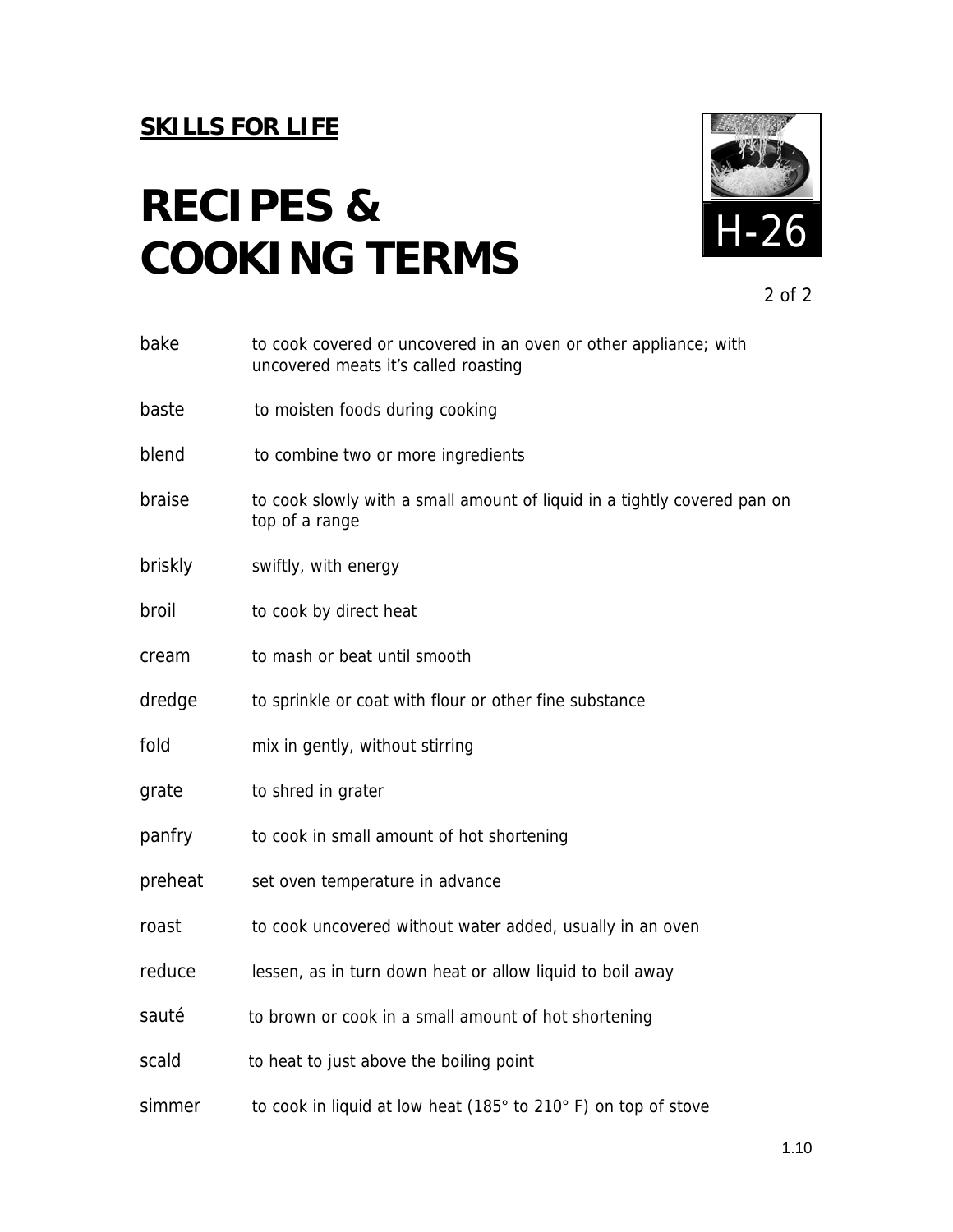## **MEASURING UP**



## **Abbreviations**

| tablespoon (tbsps – tablespoons) |
|----------------------------------|
|                                  |
|                                  |

### **Weights and Measures**

 $3 tsps = 1 tbsp$ 4 tbsps =  $1/4$  cup  $5 \frac{1}{3}$  tbsps =  $\frac{1}{3}$  cup  $8$  tbsps =  $1/2$  cup 12 tbsps =  $\frac{3}{4}$  cup 16 tbsps =  $1$  cup 1  $cup = 8$  fluid ounces or 2 pint  $2 \text{ cups} = 1 \text{ pt}$  $4 \text{ cups} = 1 \text{ qt}$  $4$  qts = 1 gal  $8$  qts = 1 peck  $16 \text{ ozs} = 1 \text{ lb}$ 32 ozs liquid  $= 1$  qt  $8$  ozs liquid = 1 cup 1 oz liquid  $= 2$  tbsps  $4$  grams = 1 tsp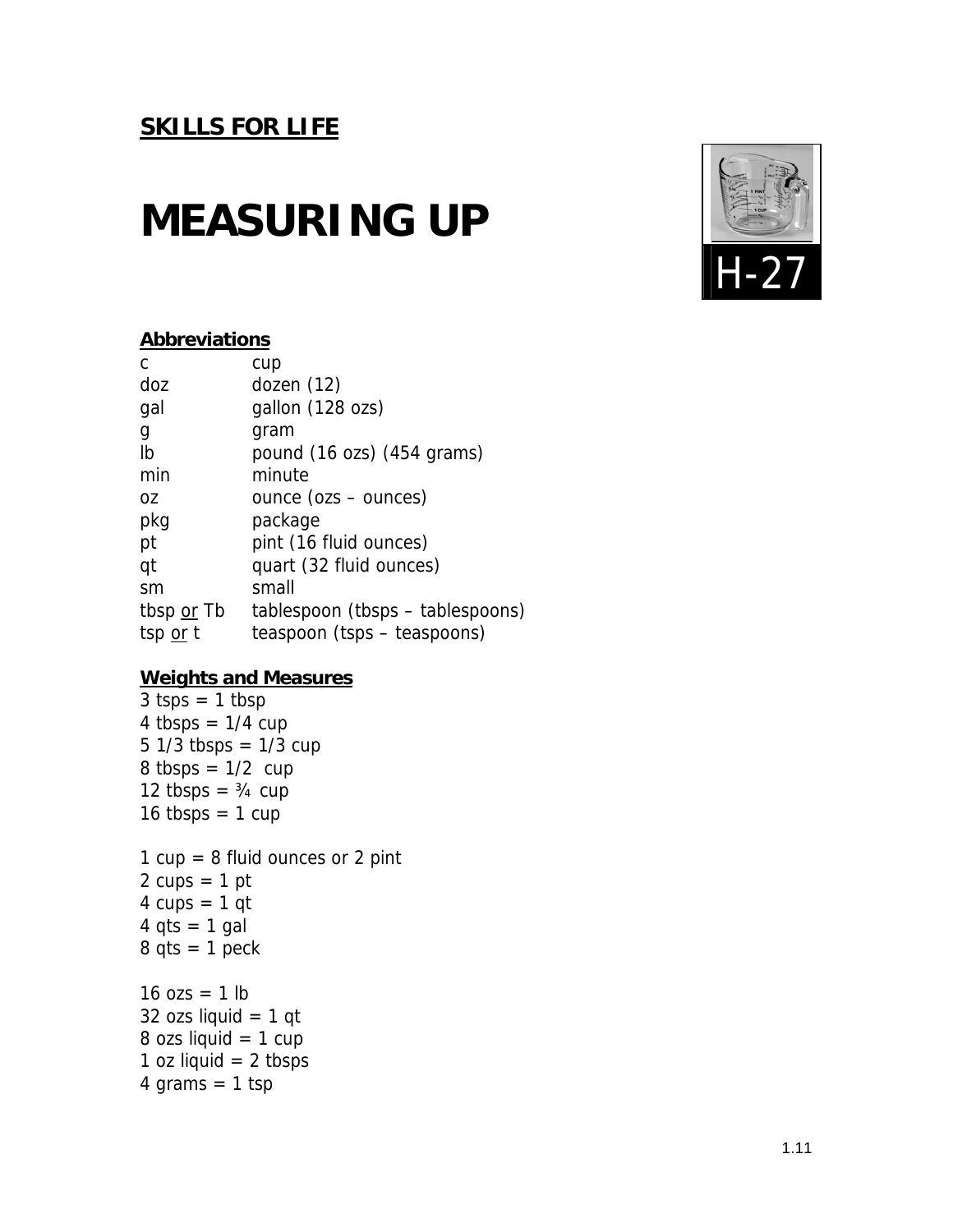## **COMMODITY COOKING**



### **BEANS AND BEEF**

- 
- 1 tablespoon butter, margarine, 1 green pepper, small or cooking oil for frypan

6 cups vegetarian beans 2 pounds lean ground beef 1 medium onion **Black pepper**, dash

Chop the onion and green pepper, and cook in lightly greased frypan until just soft. Do not overcook. Add beef to frypan and cook on low heat until browned. Drain the frypan of all excess fat. Add beans and a dash of pepper to your taste. Stir occasionally while cooking until beans become warm. (Variation: Use skinless pieces of cooked chicken instead of beef). Serves 6.

## **BEANS AND RICE**

1/2 cup chopped onion 2 cups cooked rice 1/2 cup chopped celery 1 tablespoon chopped parsley 1 clove of garlic 1/4 teaspoon salt 2 tablespoons margarine 1/8 teaspoon pepper 1 can (16 oz.) vegetarian beans

Cook onion, celery, and garlic in margarine until tender. Remove garlic. Add remaining ingredients. Simmer together for 5 minutes to blend flavors. Makes six servings, approximately 2 cup each.

## **BEST EVER BARBECUE PORK**

1 can pork 1/2 cup catsup 3 tablespoon brown sugar 1 tablespoon Old Bay Seasoning

Drain all broth from pork and discard. Remove all fat and discard. Heat pork in saucepan or skillet. Add all ingredients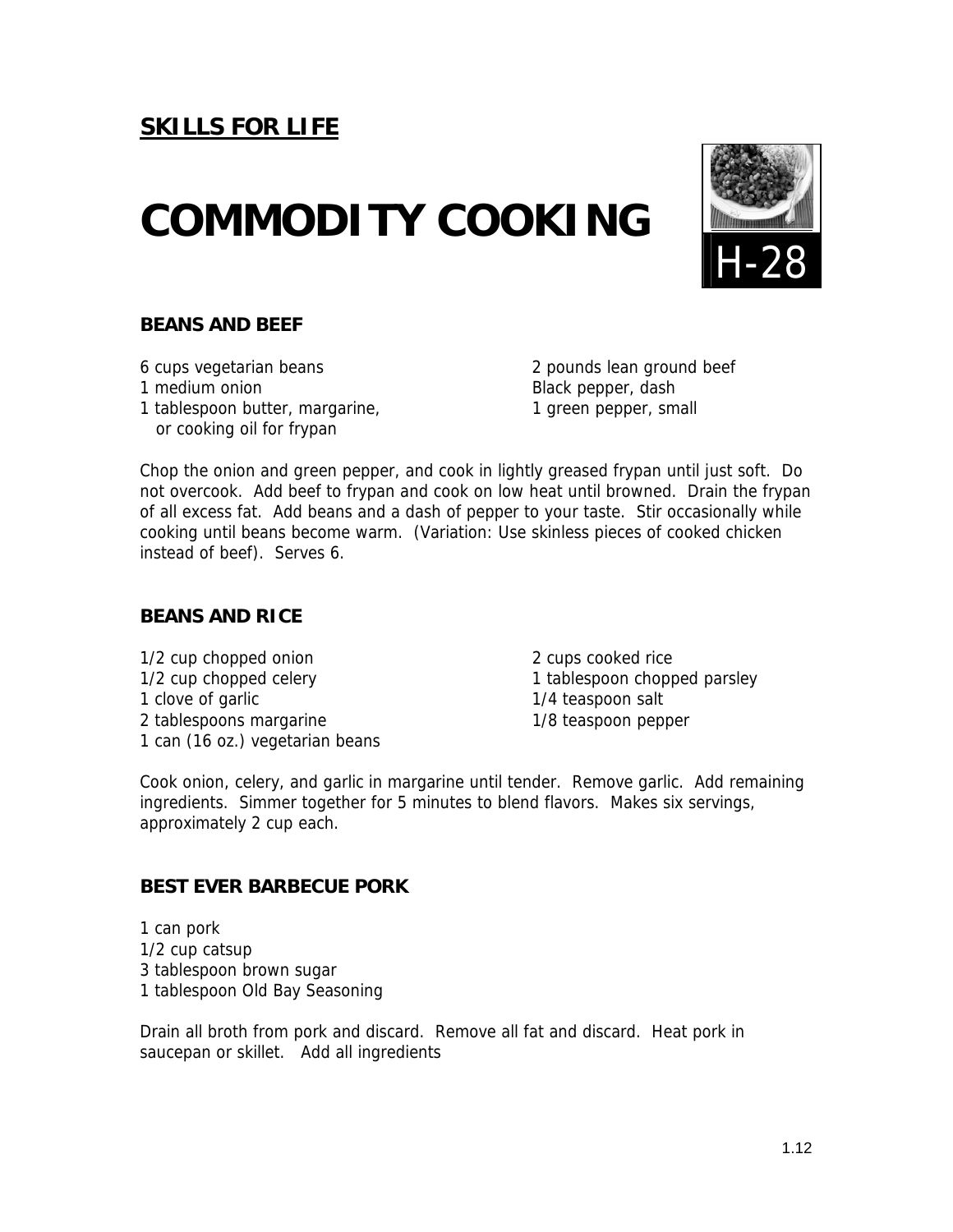# **PORK AND SCALLOPED POTATOES**



Serves 3-5 people

## **INGREDIENTS**

1 can of pork 6 medium potatoes, peeled and thinly sliced 1 large onion, sliced 3 tablespoons of flour 4 tablespoons of butter 1-2 cups of milk Salt and pepper to taste

## **EQUIPMENT**

Measuring cups Measuring spoons Casserole dish

## **DIRECTIONS**

- 1. Lightly butter casserole dish. Put a layer of potatoes in the casserole dish that covers the bottom of it.
- 2. Spread a layer of onions over the potatoes.
- 3. Sprinkle the potatoes and onions lightly with flour. Add salt and pepper.
- 4. On top of the flour, dot the potatoes with small pieces of butter.
- 5. Add additional potato layers with onions, flour, and butter until all the potatoes are used up.
- 6. Add milk until the top layer of potatoes is covered.
- 7. Put pork over the top of the potatoes. Season the pork with salt, pepper, or whatever you desire.
- 8. Cover with foil and bake for 1 hour and 15 minutes at 3500.
- 9. ENJOY!

Source: Frederick Community Action Agency, Frederick, Maryland, 1993.